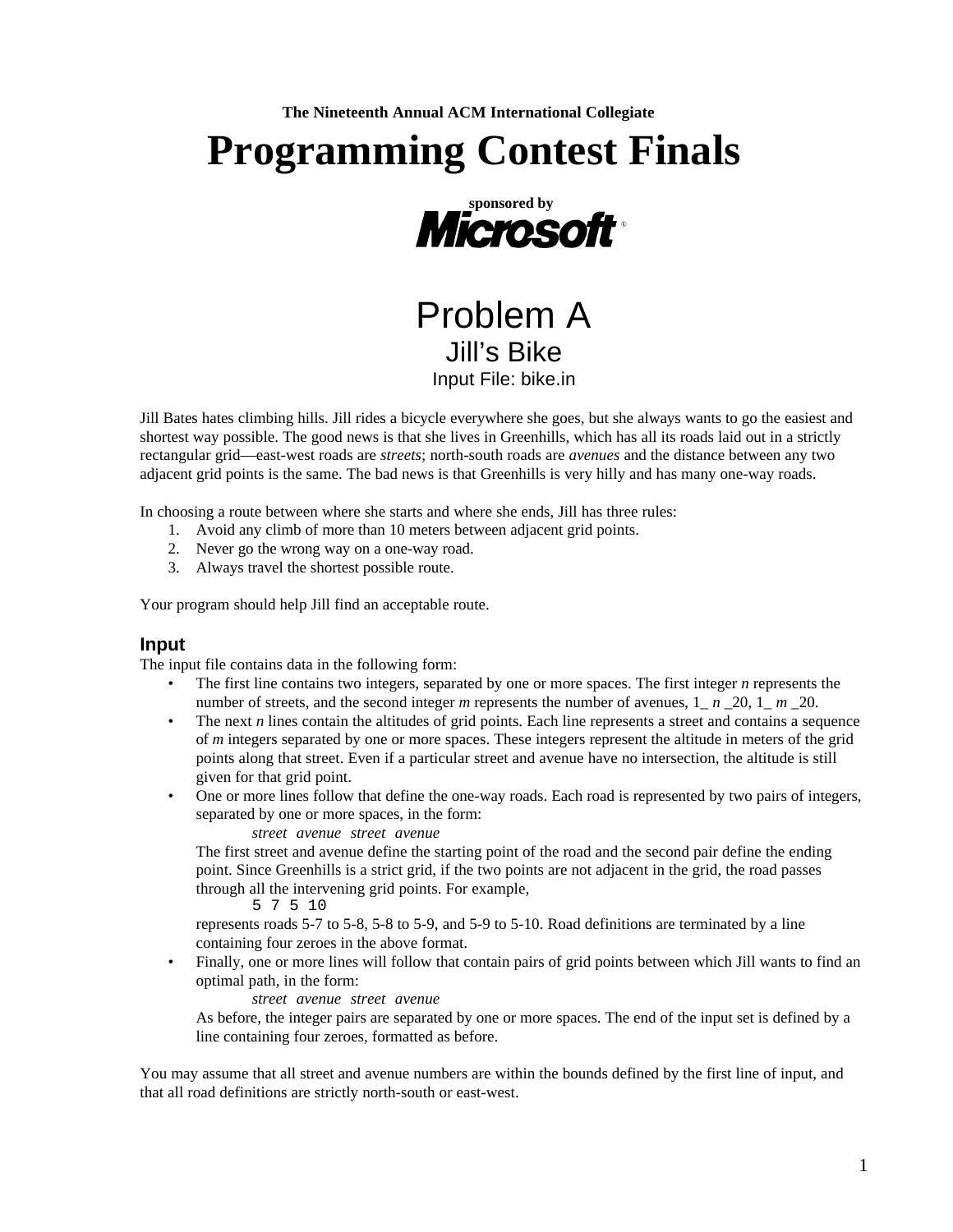# **Output**

For each path query in the input file, output a sequence of grid points, from the starting grid point to the ending grid point, which meets Jill's three rules. Output grid points as '*street*-*avenue*' separated by the word 'to'. If there is more than one path that meets Jill's criteria, any such path will be acceptable. If no route satisfies all the criteria, or if the starting and ending grid points are the same, output an appropriate message to that effect. Output a blank line between each output set.

## **Sample Input** 3 4 10 15 20 25 19 30 35 30 10 19 26 20 1 1 1 4 2 1 2 4 3 4 3 3 3 3 1 3 1 4 3 4 2 4 2 1 1 1 2 1 0 0 0 0 1 1 2 2 2 3 2 3 2 2 1 1 0 0 0 0

**Diagram of the Sample Input**



### **Output for the Sample Input**

1-1 to 1-2 to 1-3 to 1-4 to 2-4 to 2-3 to 2-2

To get from 2-3 to 2-3, stay put!

There is no acceptable route from 2-2 to 1-1.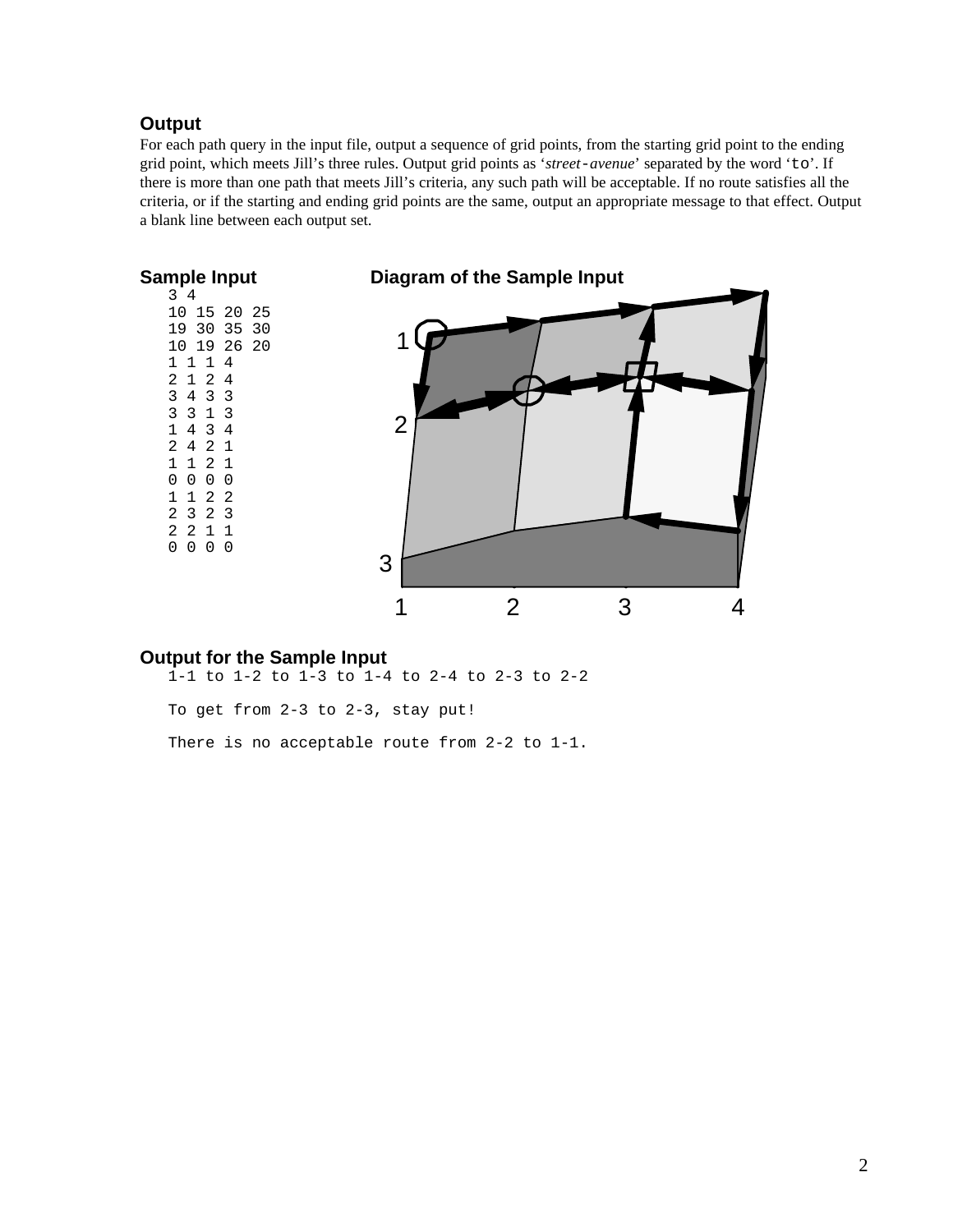# **Programming Contest Finals**



# Problem B *Tempus et mobilius* Time and motion Input File: clock.in

*Tempus est mensura motus rerum mobilium.* Time is the measure of movement. *—Auctoritates Aristotelis*

…and movement has long been used to measure time. For example, the ball clock is a simple device which keeps track of the passing minutes by moving ball-bearings. Each minute, a rotating arm removes a ball bearing from the queue at the bottom, raises it to the top of the clock and deposits it on a track leading to indicators displaying minutes, five-minutes and hours. These indicators display the time between 1:00 and 12:59, but without 'a.m.' or 'p.m.' indicators. Thus 2 balls in the minute indicator, 6 balls in the fiveminute indicator and 5 balls in the hour indicator displays the time 5:32.



Unfortunately, most commercially available ball clocks do not incorporate a date indication, although this would be simple to do with the addition of further carry and indicator tracks. However, all is not lost! As the balls migrate through the mechanism of the clock, they change their relative ordering in a predictable way. Careful study of these orderings will therefore yield the time elapsed since the clock had some specific ordering. The length of time which can be measured is limited because the orderings of the balls eventually begin to repeat. Your program must compute the time before repetition, which varies according to the total number of balls present.

### **Operation of the Ball Clock**

Every minute, the least recently used ball is removed from the queue of balls at the bottom of the clock, elevated, then deposited on the minute indicator track, which is able to hold four balls. When a fifth ball rolls on to the minute indicator track, its weight causes the track to tilt. The four balls already on the track run back down to join the queue of balls waiting at the bottom in reverse order of their original addition to the minutes track. The fifth ball, which caused the tilt, rolls on down to the five-minute indicator track. This track holds eleven balls. The twelfth ball carried over from the minutes causes the five-minute track to tilt, returning the eleven balls to the queue, again in reverse order of their addition. The twelfth ball rolls down to the hour indicator. The hour indicator also holds eleven balls, but has one extra fixed ball which is always present so that counting the balls in the hour indicator will yield an hour in the range one to twelve. The twelfth ball carried over from the five-minute indicator causes the hour indicator to tilt, returning the eleven free balls to the queue, in reverse order, before the twelfth ball itself also returns to the queue.

### **Input**

The input defines a succession of ball clocks. Each clock operates as described above. The clocks differ only in the number of balls present in the queue at one o'clock when all the clocks start. This number is given for each clock,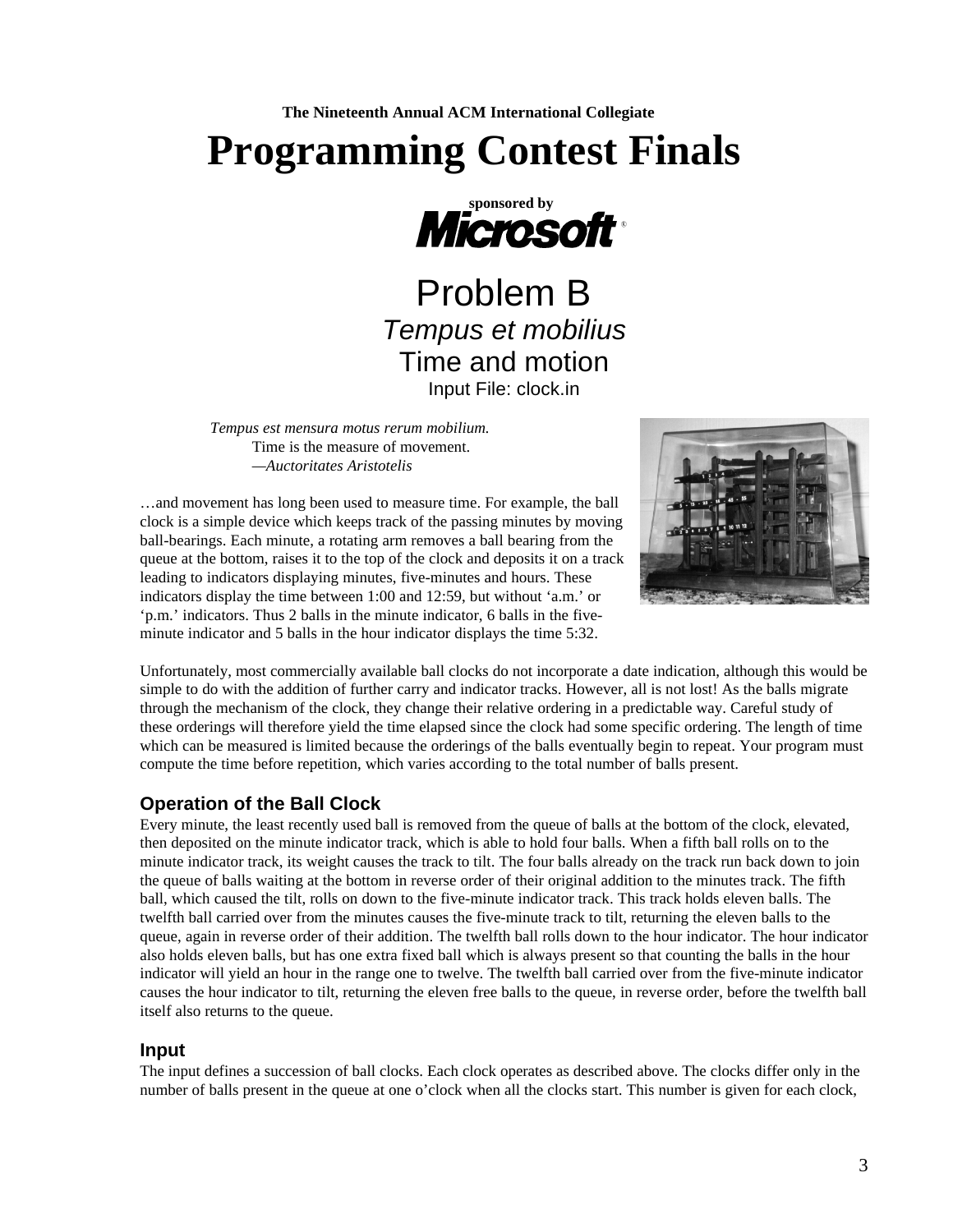one per line and does not include the fixed ball on the hours indicator. Valid numbers are in the range 27 to 127. A zero signifies the end of input.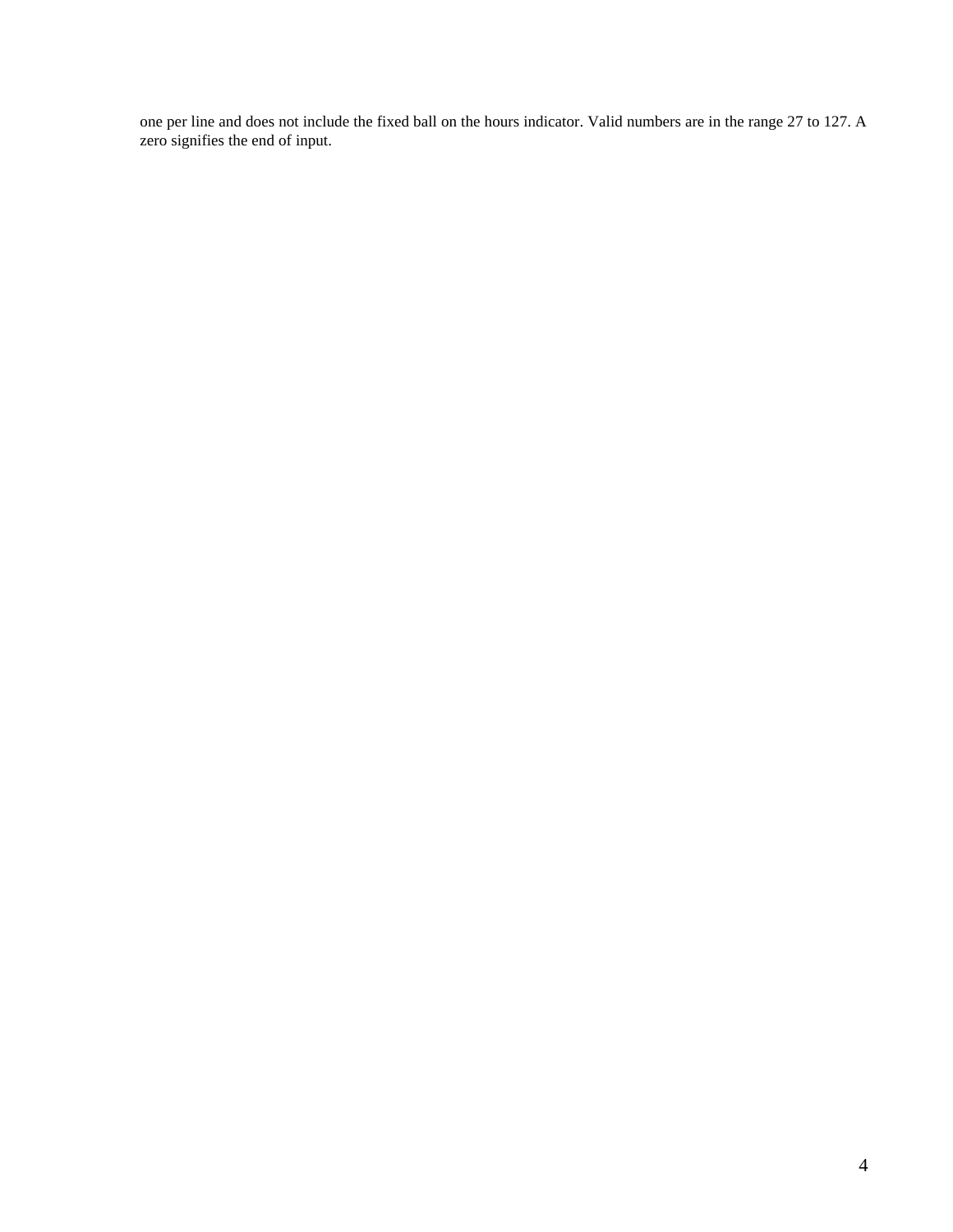# **Output**

For each clock described in the input, your program should report the number of balls given in the input and the number of days (24-hour periods) which elapse before the clock returns to its initial ordering.

# **Sample Input**

30 45 0

# **Output for the Sample Input**

30 balls cycle after 15 days. 45 balls cycle after 378 days.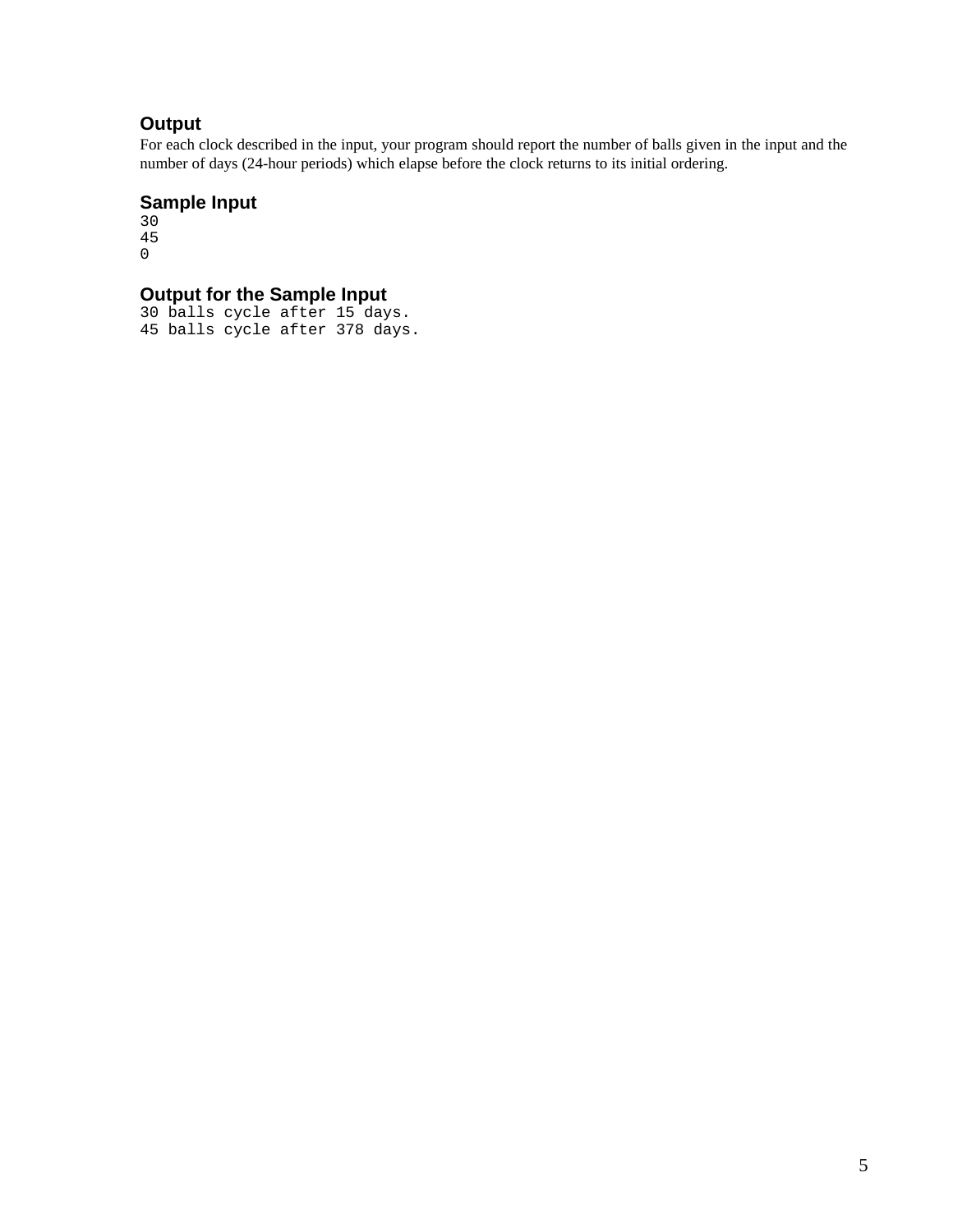# **Programming Contest Finals**



# Problem C Variable Radix Huffman Encoding Input File: coding.in

Huffman encoding is a method of developing an optimal encoding of the symbols in a *source alphabet* using symbols from a *target alphabet* when the frequencies of each of the symbols in the source alphabet are known. Optimal means the average length of an encoded message will be minimized. In this problem you are to determine an encoding of the first *N* uppercase letters (the source alphabet,  $S_I$  through  $S_N$ , with frequencies  $f_I$  through  $f_N$ ) into the first *R* decimal digits (the target alphabet,  $T_I$  through  $T_R$ ).

Consider determining the encoding when *R*=2. Encoding proceeds in several passes. In each pass the two source symbols with the lowest frequencies, say  $S_I$  and  $S_2$ , are grouped to form a new "combination letter" whose frequency is the sum of  $f_I$  and  $f_2$ . If there is a tie for the lowest or second lowest frequency, the letter occurring earlier in the alphabet is selected. After some number of passes only two letters remain to be combined. The letters combined in each pass are assigned one of the symbols from the target alphabet. The letter with the lower frequency is assigned the code 0, and the other letter is assigned the code 1. (If each letter in a combined group has the same frequency, then 0 is assigned to the one earliest in the alphabet. For the purpose of comparisons, the value of a "combination letter" is the value of the earliest letter in the combination.) The final code sequence for a source symbol is formed by concatenating the target alphabet symbols assigned as each combination letter using the source symbol is formed. The target symbols are concatenated in the reverse order that they are assigned so that the first symbol in the final code sequence is the last target symbol assigned to a combination letter. The two illustrations below demonstrate the process for *R*=2.

| Symbol                                   | Frequency                                  | Symbol | Frequency                                 |  |
|------------------------------------------|--------------------------------------------|--------|-------------------------------------------|--|
| А                                        |                                            | A      |                                           |  |
| B                                        |                                            | В      |                                           |  |
| C                                        | 8                                          | C      |                                           |  |
| D                                        | 15                                         |        |                                           |  |
|                                          | Pass 1: A and B grouped                    |        | Pass 1: A and B grouped                   |  |
| Pass 2: ${A,B}$ and C grouped            |                                            |        | Pass 2: C and D grouped                   |  |
|                                          | Pass 3: {A,B,C} and D grouped              |        | Pass 3: ${A,B}$ and ${C,D}$ grouped       |  |
| Resulting codes: A=110, B=111, C=10, D=0 |                                            |        | Resulting codes: A=00, B=01, C=10, D=11   |  |
|                                          | Avg. length = $(3*5+3*7+2*8+1*15)/35=1.91$ |        | Avg. length = $(2*7+2*7+2*7+2*7)/28=2.00$ |  |
|                                          |                                            |        |                                           |  |

When *R* is larger than 2, *R* symbols are grouped in each pass. Since each pass effectively replaces *R* letters or combination letters by 1 combination letter, and the last pass must combine *R* letters or combination letters, the source alphabet must contain  $k*(R-1)+R$  letters, for some integer *k*. Since *N* may not be this large, an appropriate number of fictitious letters with zero frequencies must be included. These fictitious letters are not to be included in the output. In making comparisons, the fictitious letters are later than any of the letters in the alphabet.

Now the basic process of determining the Huffman encoding is the same as for the *R*=2 case. In each pass, the *R* letters with the lowest frequencies are grouped, forming a new combination letter with a frequency equal to the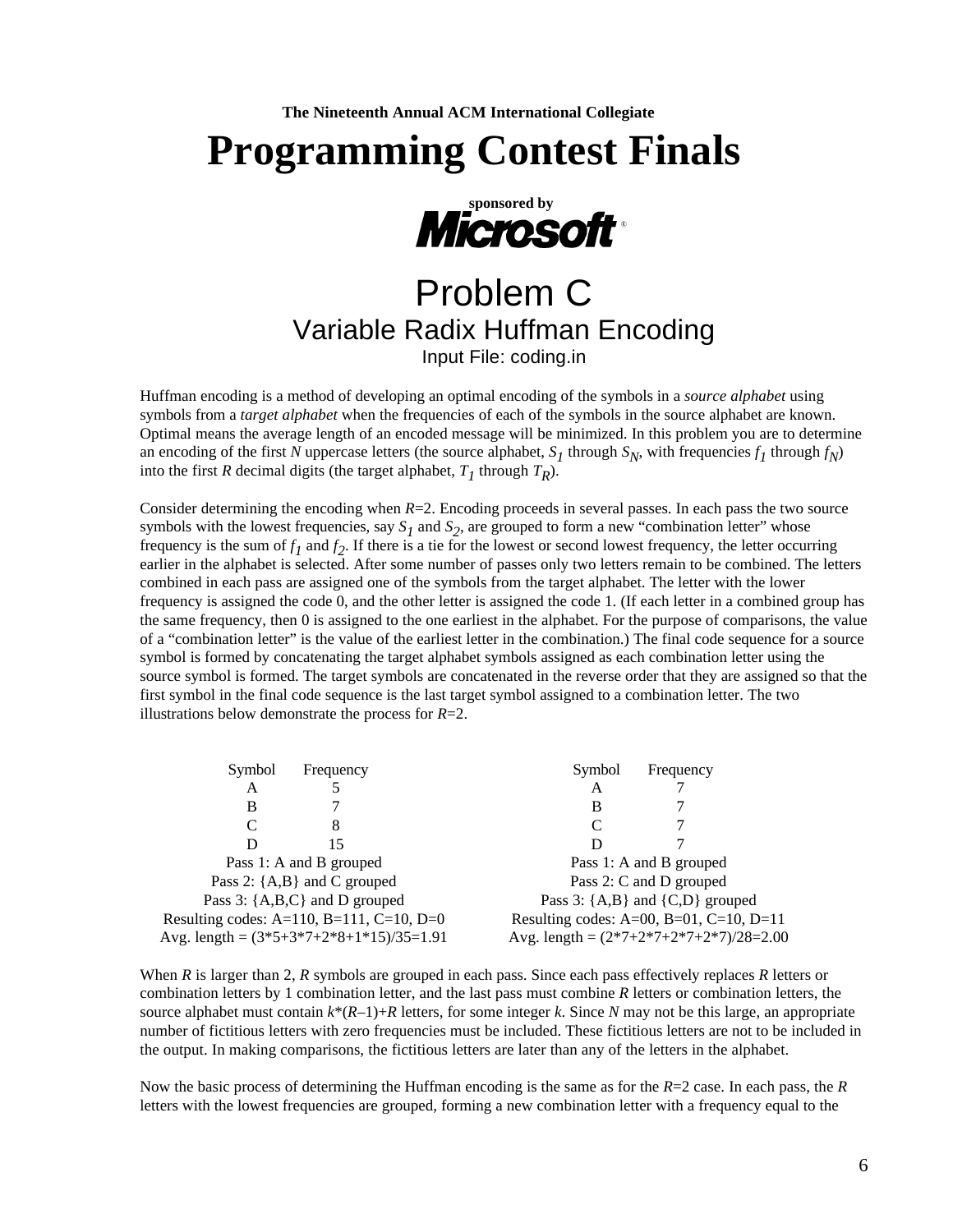sum of the letters included in the group. The letters that were grouped are assigned the target alphabet symbols 0 through  $R-1$ . 0 is assigned to the letter in the combination with the lowest frequency, 1 to the next lowest frequency, and so forth. If several of the letters in the group have the same frequency, the one earliest in the alphabet is assigned the smaller target symbol, and so forth. The illustration below demonstrates the process for *R*=3.

| Symbol                                             | Frequency                            |  |
|----------------------------------------------------|--------------------------------------|--|
| A                                                  |                                      |  |
| В                                                  |                                      |  |
| C                                                  | 8                                    |  |
| D                                                  | 15                                   |  |
| Pass 1: ? (fictitious symbol), A and B are grouped |                                      |  |
|                                                    | Pass 2: {?,A,B}, C and D are grouped |  |
| Resulting codes: A=11, B=12, C=0, D=2              |                                      |  |
| Avg. length = $(2*5+2*7+1*8+1*15)/35=1.34$         |                                      |  |

# **Input**

The input will contain one or more data sets, one per line. Each data set consists of an integer value for *R* (between 2 and 10), an integer value for *N* (between 2 and 26), and the integer frequencies  $f_I$  through  $f_N$ , each of which is between 1 and 999. The end of data for the entire input is the number 0 for *R*; it is not considered to be a separate data set.

# **Output**

For each data set, display its number (numbering is sequential starting with 1) and the average target symbol length (rounded to two decimal places) on one line. Then display the *N* letters of the source alphabet and the corresponding Huffman codes, one letter and code per line. The examples below illustrate the required output format.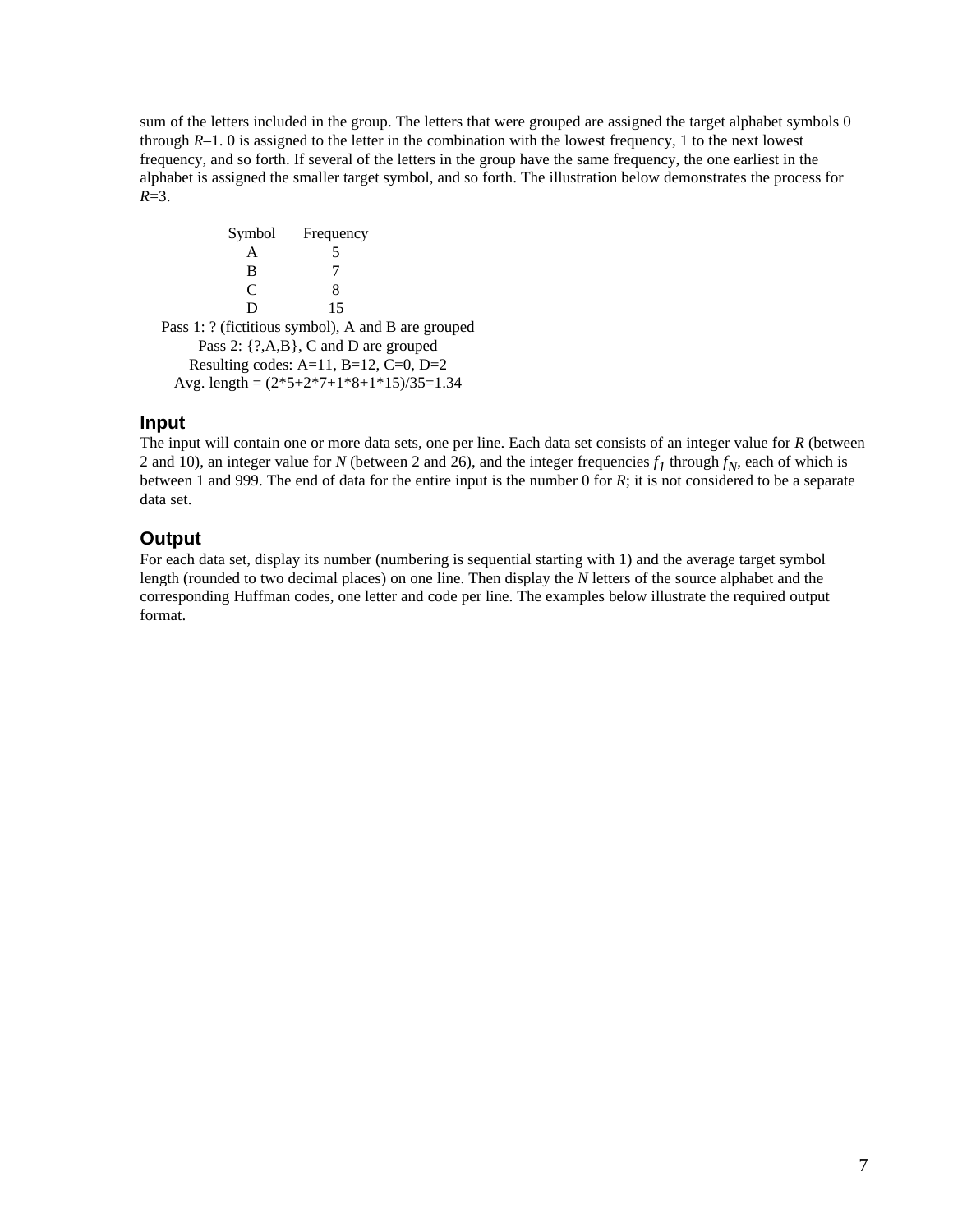#### **Sample Input**

2 5 5 10 20 25 40 2 5 4 2 2 1 1 3 7 20 5 8 5 12 6 9 4 6 10 23 18 25 9 12 0

# **Output for the Sample Input**

Set 1; average length 2.10 A: 1100 B: 1101 C: 111 D: 10 E: 0 Set 2; average length 2.20 A: 11 B: 00 C: 01 D: 100 E: 101 Set 3; average length 1.69 A: 1 B: 00 C: 20 D: 01 E: 22 F: 02 G: 21 Set 4; average length 1.32 A: 32 B: 1 C: 0 D: 2 E: 31 F: 33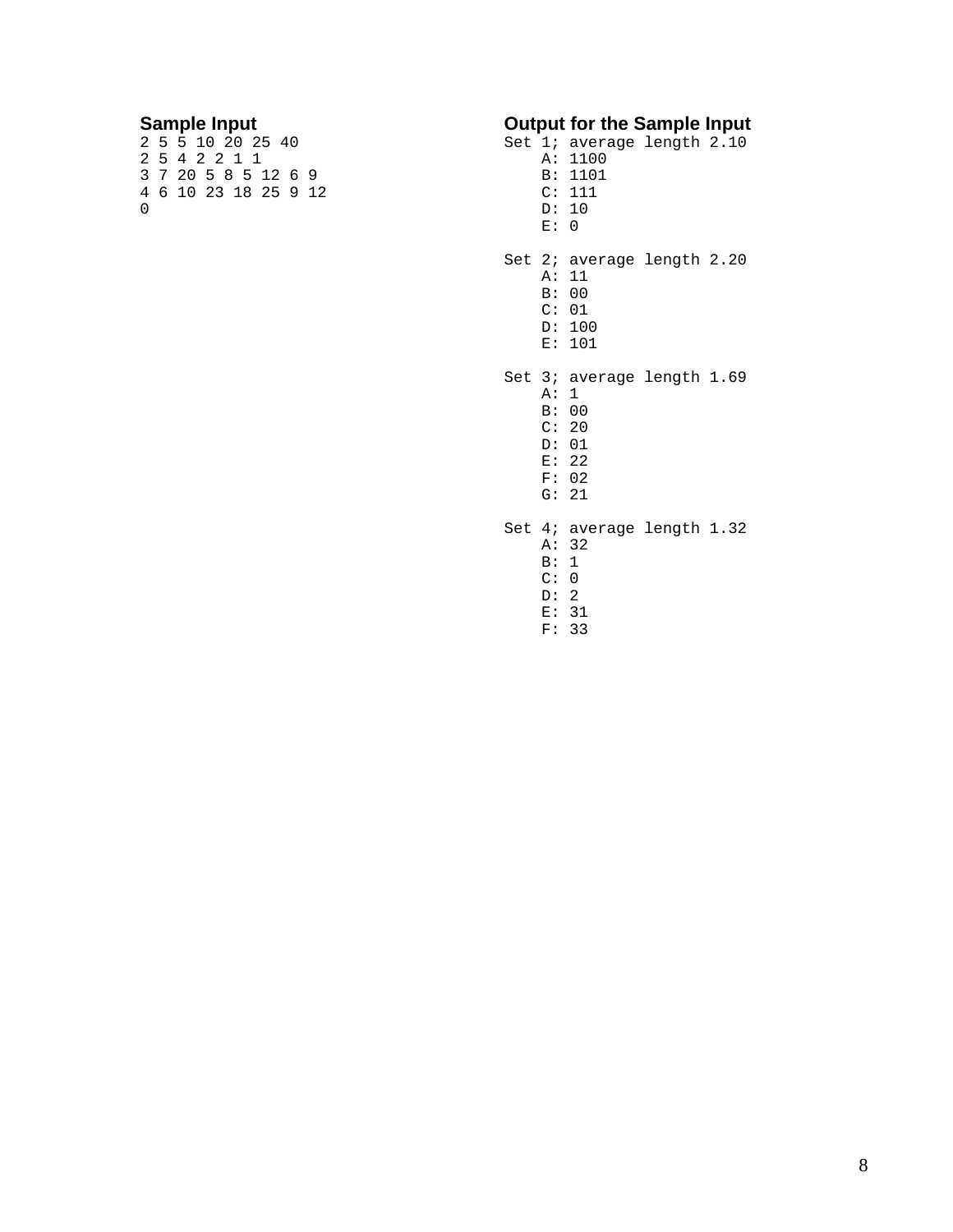# **Programming Contest Finals**



Problem D Sail Race Input File: sail.in

The Atlantic Coastal Mariners (ACM) sailing club is building a race planning tool to estimate durations of sailboat races with various race courses, wind directions, and types of sailboats. You must write a program to help with that task.

A race course is defined by marks with up to 10 marks per race course. A sailboat must sail to all marks in the specified order. The marks are identified as *x*- and *y*-coordinates on a hypothetical grid with a single unit equal to one nautical mile (nm). The positive *y*-axis is oriented due north and the positive *x*-axis is oriented due east. The race course is in open waters without any navigational limitations.

For purposes of this planning tool, the only driving force controlling a sailboat is the wind. The wind determines the sailboat's speed of advance and limits its direction of travel. The wind is constant for the duration of each race and is specified in terms of the direction from which the wind is blowing and its speed in nautical miles per hour (kts). Wind direction is specified as a compass bearing in degrees measured clockwise from 000.0° as north.

Sailboats cannot steer any closer to the wind than a given "point angle" off the wind direction. In order to make progress closer to the wind direction, the sailboat must tack back and forth across the wind, steering no closer to the wind than its point angle. Each time the sailboat tacks or passes a mark it incurs a tack penalty. For this simulation, each sailboat will travel each leg of a race (the portion of a race between successive marks) with the minimum number of tacks and the minimum possible distance. Courses and directions are specified as compass bearings in degrees measured clockwise from 000.0° as north.

The speed of a sailboat is determined by the sailboat design, wind speed, and direction steered relative to the wind. In the figure, the wind direction is  $45^{\circ}$  and the point angle is  $40^{\circ}$ . This means then that this sailboat cannot steer between 5° and 85° because it cannot point that closely into the wind.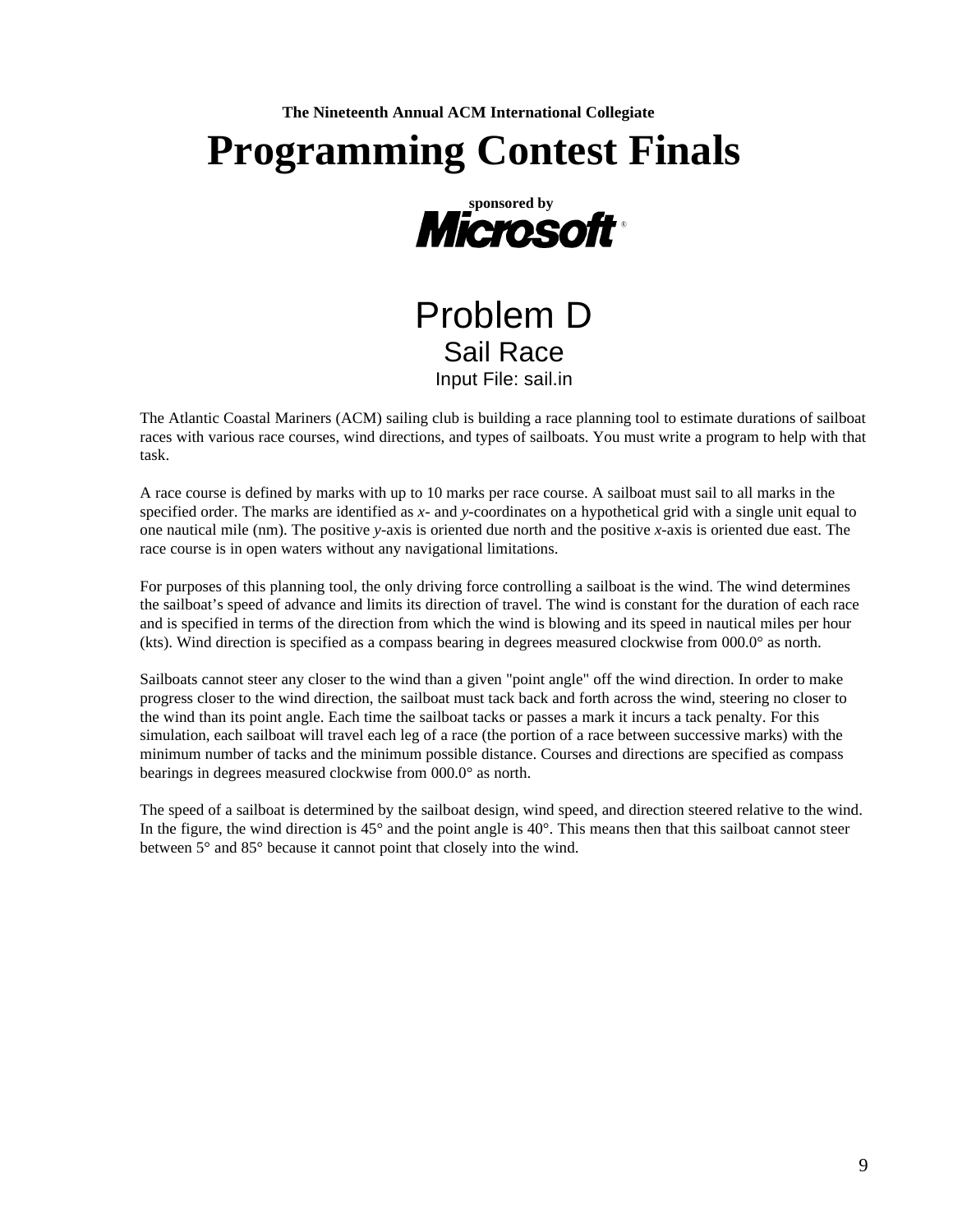

For this problem, the ratio of sailboat speed to wind speed is one of three ratios, selected as shown in the table below according to the angle off the wind :

| Applicable ratio     |  |
|----------------------|--|
| point speed ratio    |  |
| reach speed ratio    |  |
| downwind speed ratio |  |
|                      |  |

For instance, if the boat is steering at an angle off the wind which is between the reach angle and downwind angle then

boat speed = reach speed ratio  $\times$  wind speed

#### **Input**

Your solution must accept multiple input data sets. Each data set represents a different race course to be evaluated for a single sailboat. The data set begins with a line with 4 numbers: wind direction (real), wind speed (real), tack penalty (real), and number of marks *n* (integer). The next line contains six real numbers: point angle, point speed ratio, reach angle, reach speed ratio, downwind angle, downwind speed ratio.

The subsequent *n* lines of the data set represent the *n* race marks in the order in which they must be reached. Each line begins with a 2-character mark id followed by the *x*-coordinate then *y*-coordinate of the mark.

The end of input is denoted by a line of four 0's.

### **Output**

The output for your program consists of various data calculated for each input data set. Values should be presented with the following precisions and units.

| Courses, tacks, directions | $0.1$ degree | Distance | $0.01$ nm    |
|----------------------------|--------------|----------|--------------|
| Speed                      | $0.1$ kts    | Time     | $0.01$ hours |

Output for each race begins with a header containing the number of the data set (1 for the first, 2 for the second, etc.) and the number of legs. The next line is the total length of the race course, measured as the sum of distances between successive marks.

For each leg of the course, the leg number, beginning and ending mark id's, course from the beginning to end marks of the leg, and the leg distance is presented. This is followed by a listing of the tacks necessary to complete the leg. The tacks for each race are numbered sequentially, with tack numbers beginning with 1 for each race. For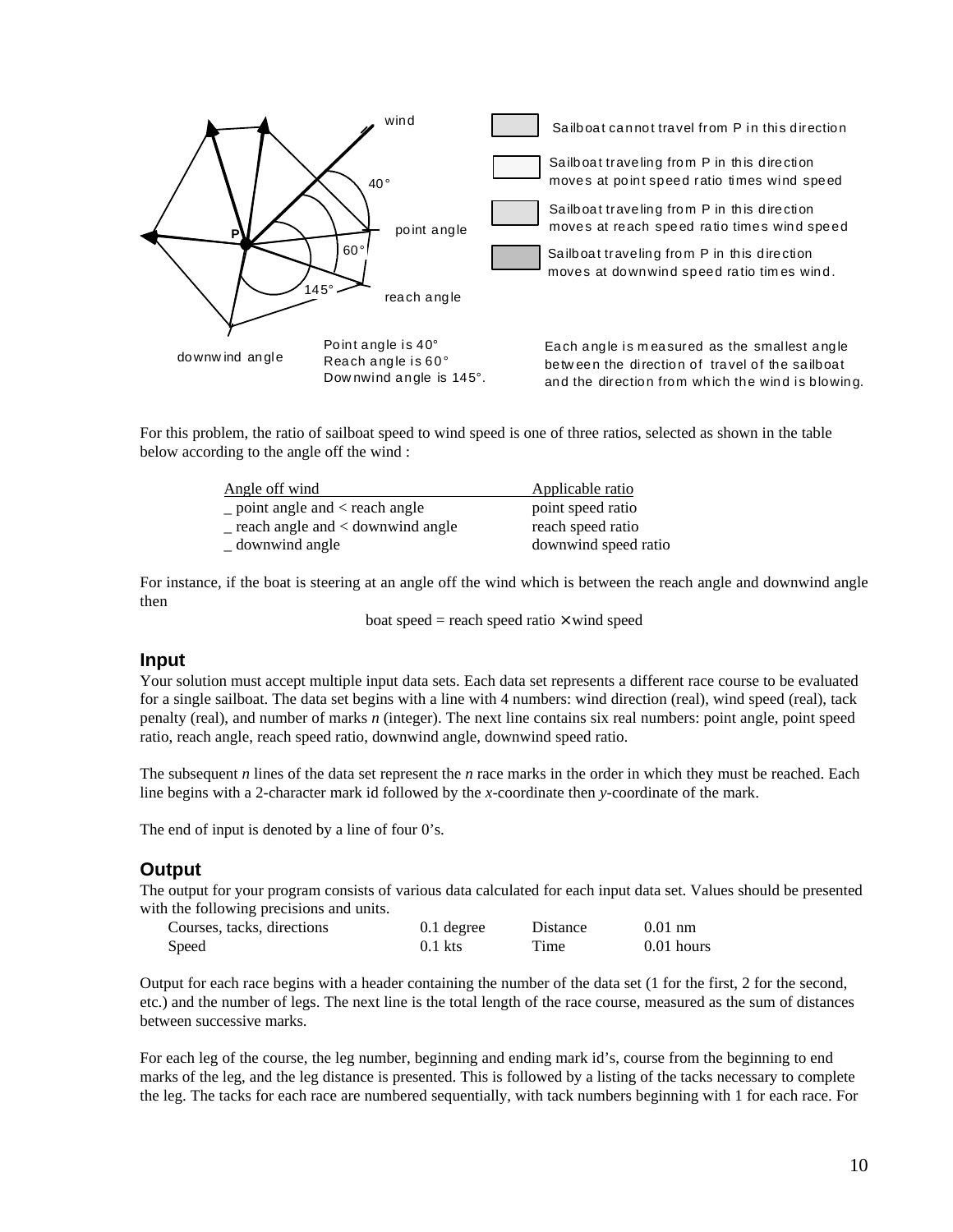each tack, the tack number, the projected sailboat speed, the course steered, and the length of that tack are presented.

The summary output for each data set includes the total number of tacks, the total distance traveled for the race, the estimated race duration, and the total tack penalty time incurred by the sailboat after leaving the first mark.

The exact format of the output is not specified, but all output should be organized so that it is in the specified order, appropriately labeled and follows given numeric specifications.

# **Sample Input**

45 10 .1 6 45 0.5 90 0.75 135 0.67 M1 15 10 M2 25 20 M3 22 30 M4 5 25 M5 10 15 M6 10 10 0 0 0 0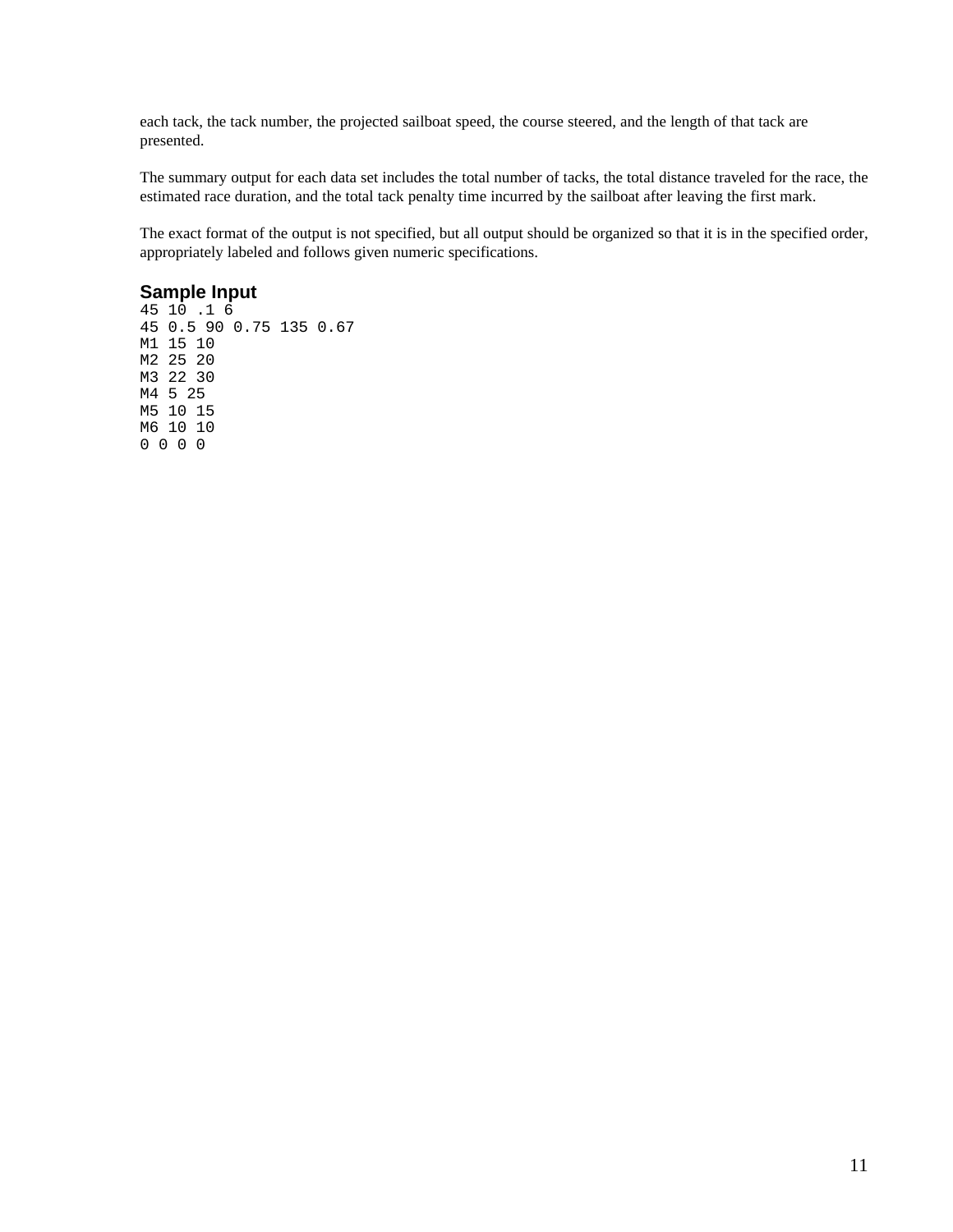#### **Output for the Sample Input**

======================== Race 1 has 5 legs The race layout is 58.48 nm long -----------------------------

Leg 1 from Mark M1 to M2 == > Direction: 45.0 Distance: 14.14 nm Tack 1 ==> Speed: 5.0 Direction: 90.0 Distance: 10.00 nm Tack 2 ==> Speed: 5.0 Direction: 0.0 Distance: 10.00 nm Leg 2 from Mark M2 to M3 == > Direction: 343.3 Distance: 10.44 nm Tack 3 ==> Speed: 5.0 Direction: 343.3 Distance: 10.44 nm Leg 3 from Mark M3 to M4 == > Direction: 253.6 Distance: 17.72 nm Tack 4 ==> Speed: 6.7 Direction: 253.6 Distance: 17.72 nm Leg 4 from Mark M4 to M5 == > Direction: 153.4 Distance: 11.18 nm Tack 5 ==> Speed: 7.5 Direction: 153.4 Distance: 11.18 nm Leg 5 from Mark M5 to M6 == > Direction: 180.0 Distance: 5.00 nm Tack 6 ==> Speed: 6.7 Direction: 180.0 Distance: 5.00 nm --------------------------------

Race 1 was 64.34 nm long with 6 tack legs Estimated Race Duration is 11.47 hours with 0.50 hours of Tack Penalty ===========================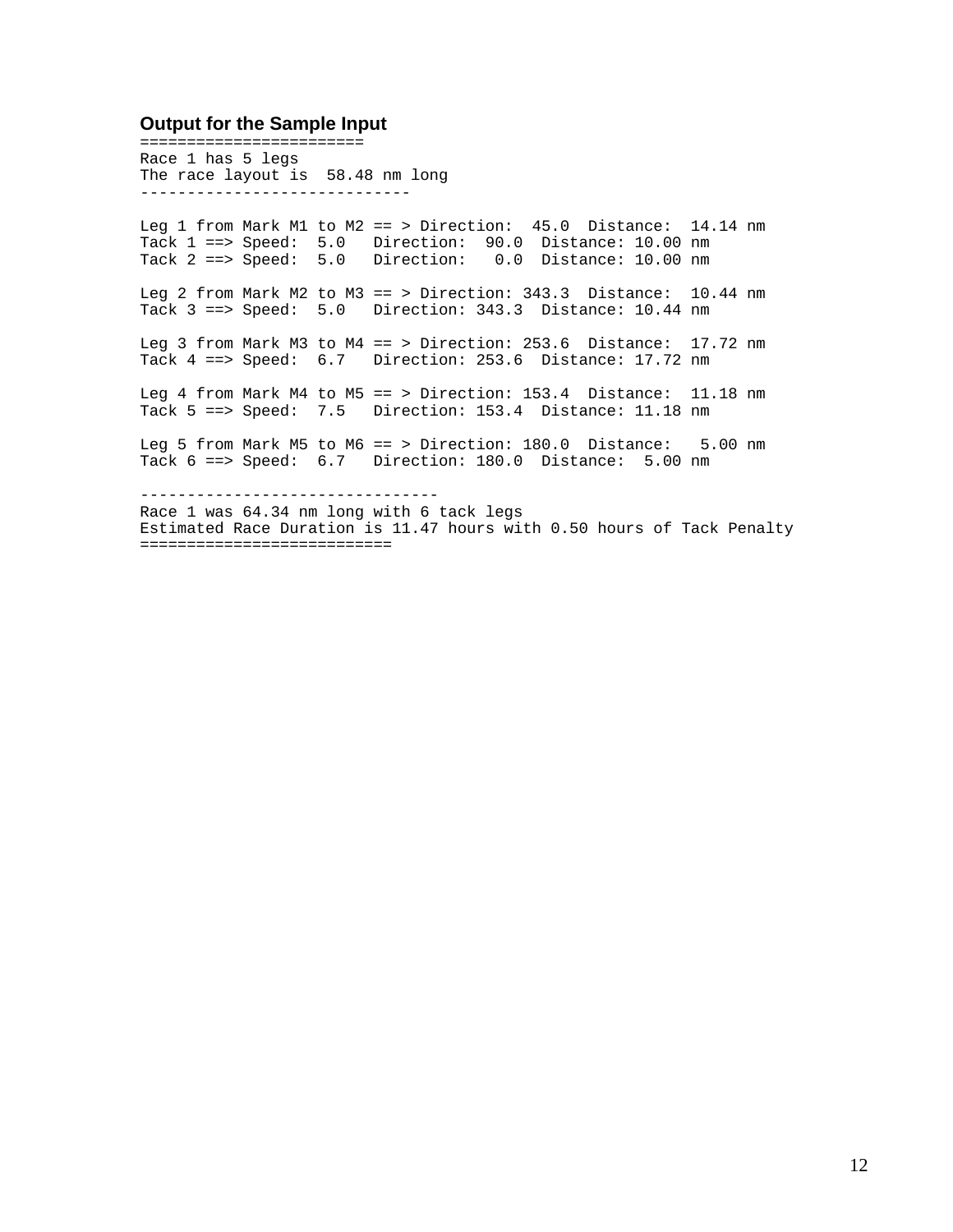# **Programming Contest Finals**



Problem E **Stamps** Input File: stamps.in

Philatelists have collected stamps since long before postal workers were disgruntled. An excess of stamps may be bad news to a country's postal service, but good news to those that collect the excess stamps. The postal service works to minimize the number of stamps needed to provide seamless postage coverage. To this end you have been asked to write a program to assist the postal service.

Envelope size restricts the number of stamps that can be used on one envelope. For example, if 1 cent and 3 cent stamps are available and an envelope can accommodate 5 stamps, all postage from 1 to 13 cents can be "covered":

| Postage | Number of $1¢$ Stamps | Number of $3¢$ Stamps |  |
|---------|-----------------------|-----------------------|--|
|         |                       |                       |  |
|         |                       |                       |  |
|         |                       |                       |  |
|         |                       |                       |  |
|         |                       |                       |  |
|         |                       |                       |  |
|         |                       |                       |  |
|         |                       |                       |  |
|         |                       |                       |  |
| 10      |                       |                       |  |
|         |                       |                       |  |
| 12      |                       |                       |  |
| 13      |                       |                       |  |

Although five 3 cent stamps yields an envelope with 15 cents postage, it is not possible to cover an envelope with 14 cents of stamps using at most five 1 and 3 cent stamps. Since the postal service wants maximal coverage without gaps, the maximal coverage is 13 cents.

#### **Input**

The first line of each data set contains the integer *S*, representing the maximum of stamps that an envelope can accommodate. The second line contains the integer *N*, representing the number of sets of stamp denominations in the data set. Each of the next *N* lines contains a set of stamp denominations. The first integer on each line is the number of denominations in the set, followed by a list of stamp denominations, in order from smallest to largest, with each denomination separated from the others by one or more spaces. There will be at most *S* denominations on each of the *N* lines. The maximum value of *S* is 10, the largest stamp denomination is 100, the maximum value of *N* is 10.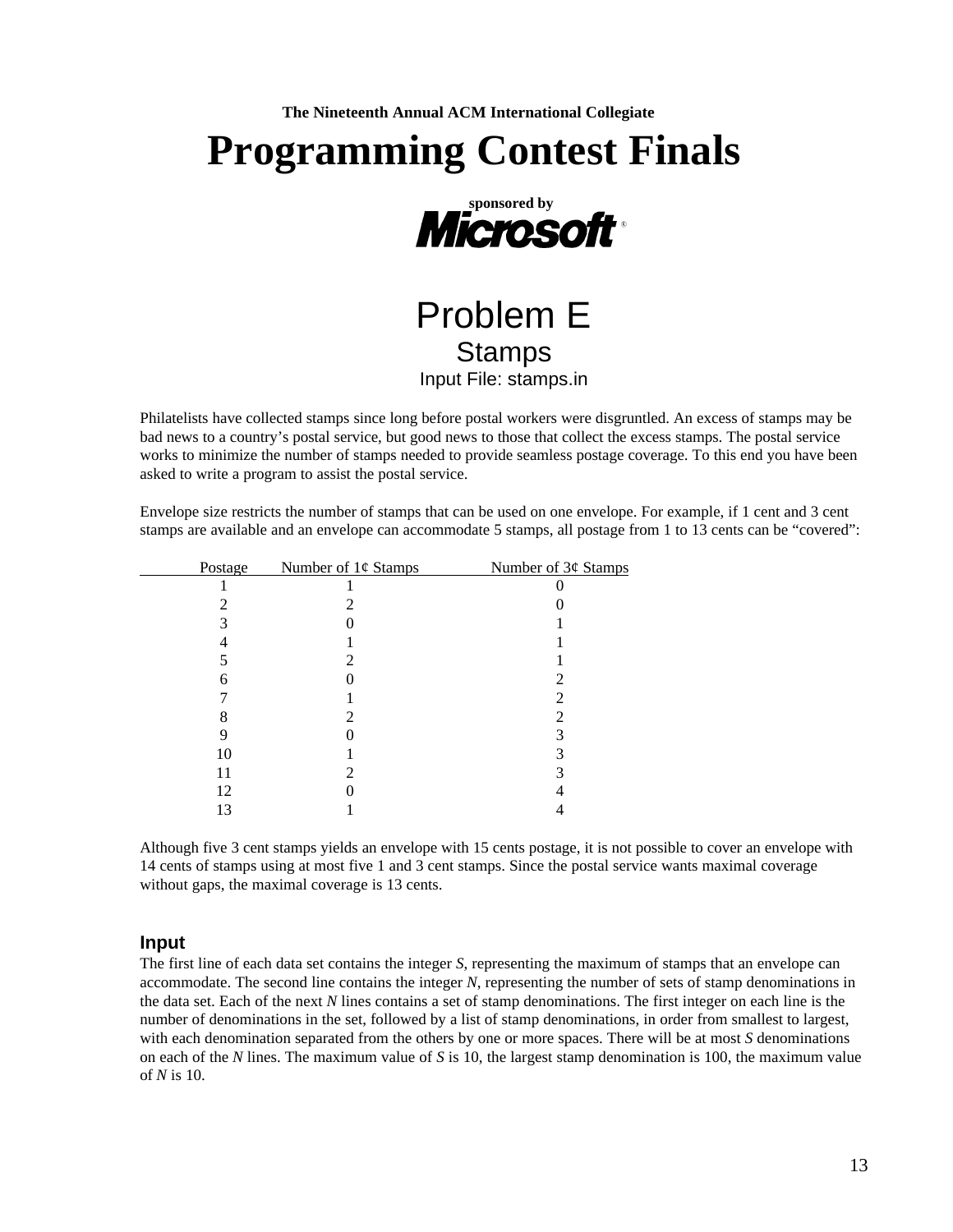The input is terminated by a data set beginning with zero (*S* is zero).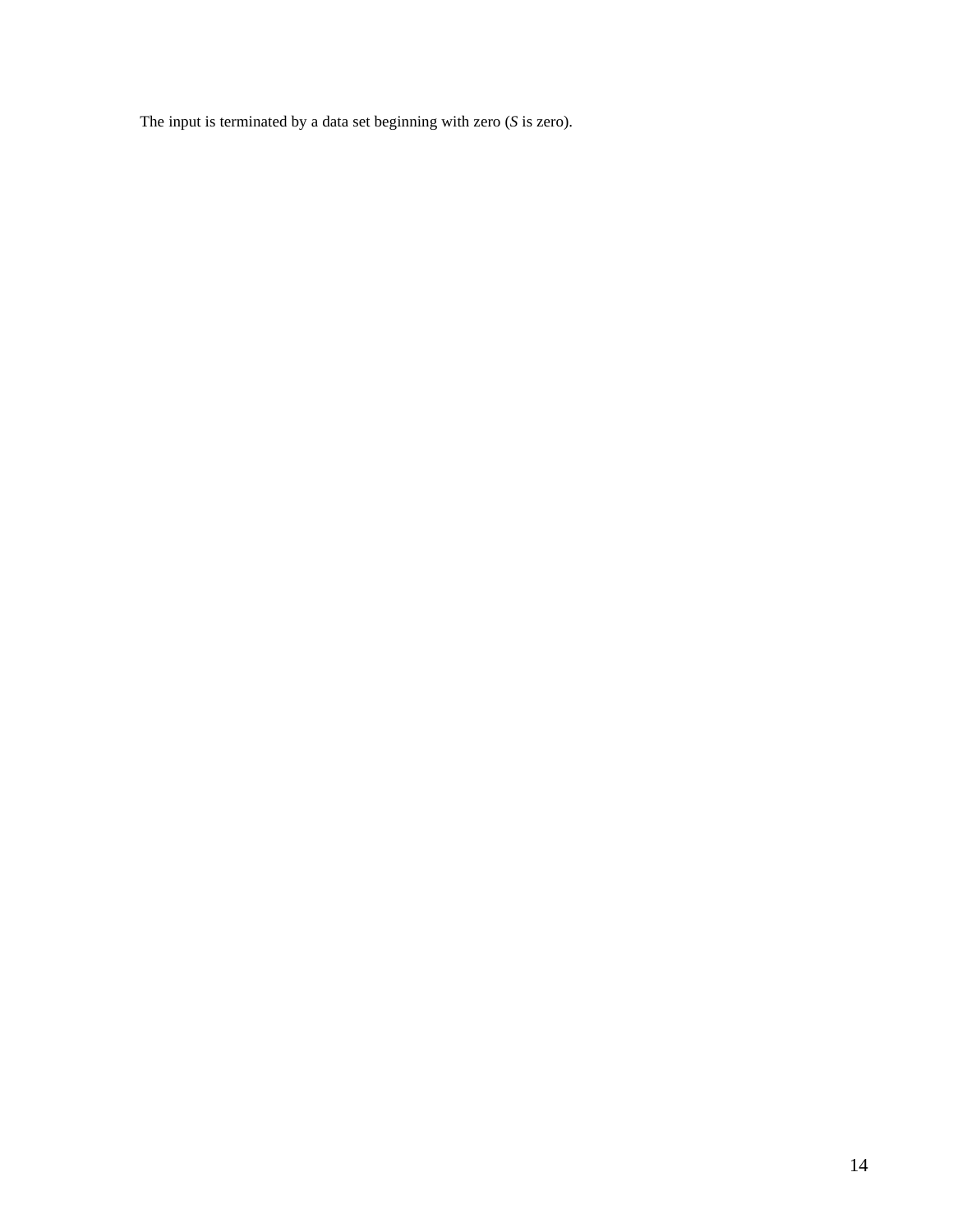# **Output**

Output one line for each data set giving the maximal no-gap coverage followed by the stamp denominations that yield that coverage in the following format:

```
max coverage = <value> : <denominations>
```
If more than one set of denominations in a set yields the same maximal no-gap coverage, the set with the fewest number of denominations should be printed (this saves on stamp printing costs). If two sets with the same number of denominations yield the same maximal no-gap coverage, then the set with the lower maximum stamp denomination should be printed. For example, if five stamps fit on an envelope, then stamp sets of 1, 4, 12, 21 and 1, 5, 12, 28 both yield maximal no-gap coverage of 71 cents. The first set would be printed because both sets have the same number of denominations but the first set's largest denomination (21) is lower than that of the second set (28). If multiple sets in a sequence yield the same maximal no-gap coverage, have the same number of denominations, and have equal largest denominations, then any one of the sets is acceptable.

### **Sample Input**

#### **Output for the Sample Input**

```
max coverage = 71 : 1 4 12 21
max coverage = 409 : 1 7 16 31 88
max coverage = 48 : 1 5 7 8
```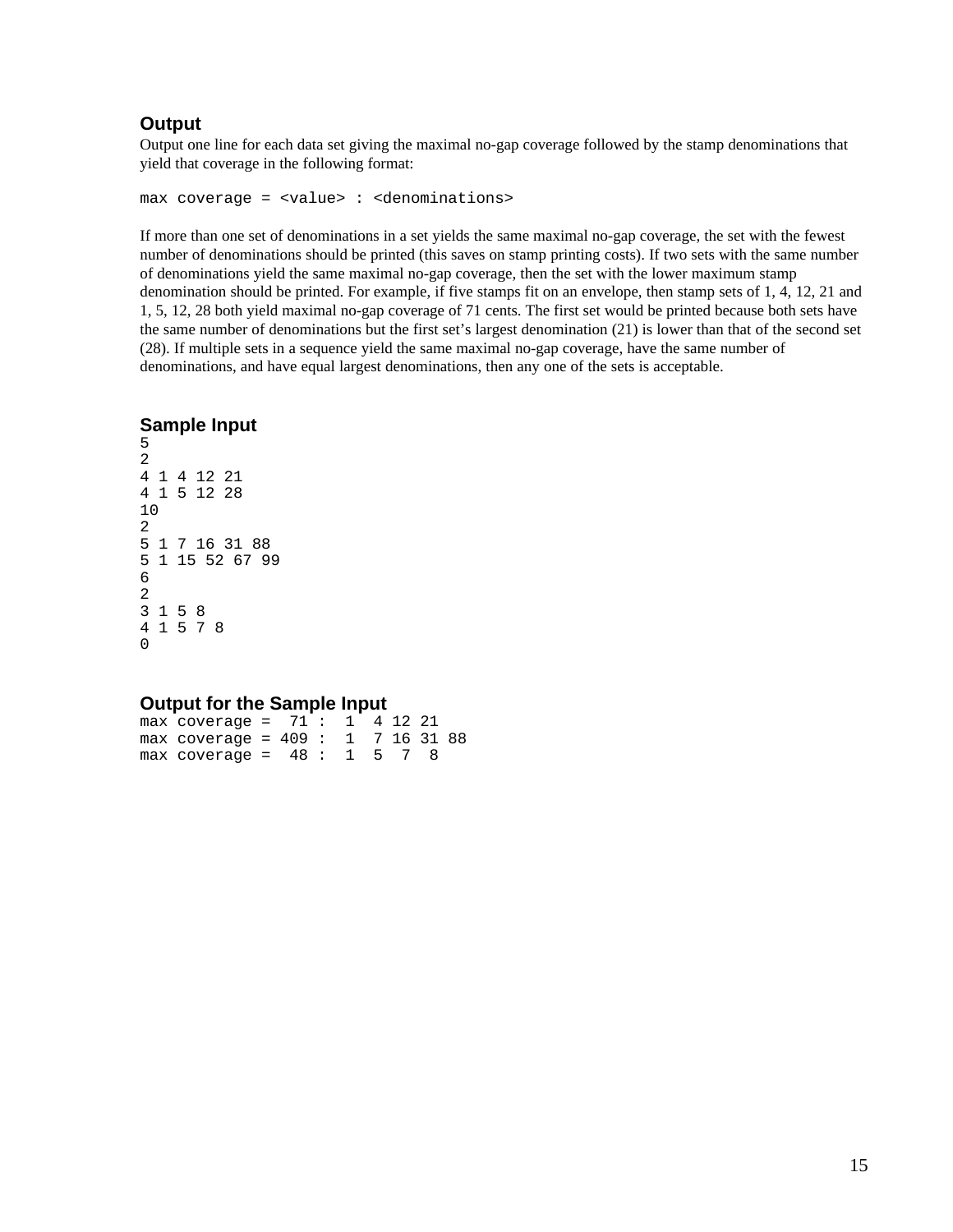# **Programming Contest Finals**



# Problem F Theseus and the Minotaur Input File: theseus.in

Those of you with a classical education may remember the legend of Theseus and the Minotaur. This is an unlikely tale involving a bull-headed monster, lovelorn damsels, balls of silk and an underground maze full of twisty little passages all alike. In line with the educational nature of this contest, we will now reveal the true story.

The maze was a series of caverns connected by passages. Theseus managed to smuggle into the labyrinth with him a supply of candles and a small tube of phosphorescent paint with which he could mark his way, or, more specifically, the exits he used. He knew that he would be lowered into a passage between two caverns, and that if he could find and kill the Minotaur he would be set free. His intended strategy was to move cautiously along a passage until he came to a cavern and then turn right (he was left-handed and wished to keep his sword away from the wall) and feel his way around the edge of the cavern until he came to an exit. If this was unmarked, he would mark it and enter it; if it was marked he would ignore it and continue around the cavern. If he heard the Minotaur in a cavern with him, he would light a candle and kill the Minotaur, since the Minotaur would be blinded by the light. If, however, he met the Minotaur in a passage he would be in trouble, since the size of the passage would restrict his movements and he would be unable to either light a candle or fight adequately. When he entered a cavern that had been previously entered by the Minotaur he would light a candle and leave it there and then turn right (as usual) but take the Minotaur's exit.

In the meantime, the Minotaur was also searching for Theseus. He was bigger and slower-moving but he knew the caverns well and hence, unlikely as it may seem, every time he emerged from a passage into a cavern, so did Theseus, albeit usually in a different one. The Minotaur turned left when he entered a cavern and traveled clockwise around it until he came to an unmarked (by him) exit, at which point he would mark it and take it. If he sensed that the cavern he was about to enter had a candle burning in it, he would turn and flee back up the passage he had just used, arriving back at the previous cavern to complete his 'turn.'

Consider the following labyrinth as an example



Assume that Theseus starts off between A and C going toward C, and that the Minotaur starts off between F and H going toward H. After entering C, Theseus will move to D, whereas the Minotaur, after entering H will move to G.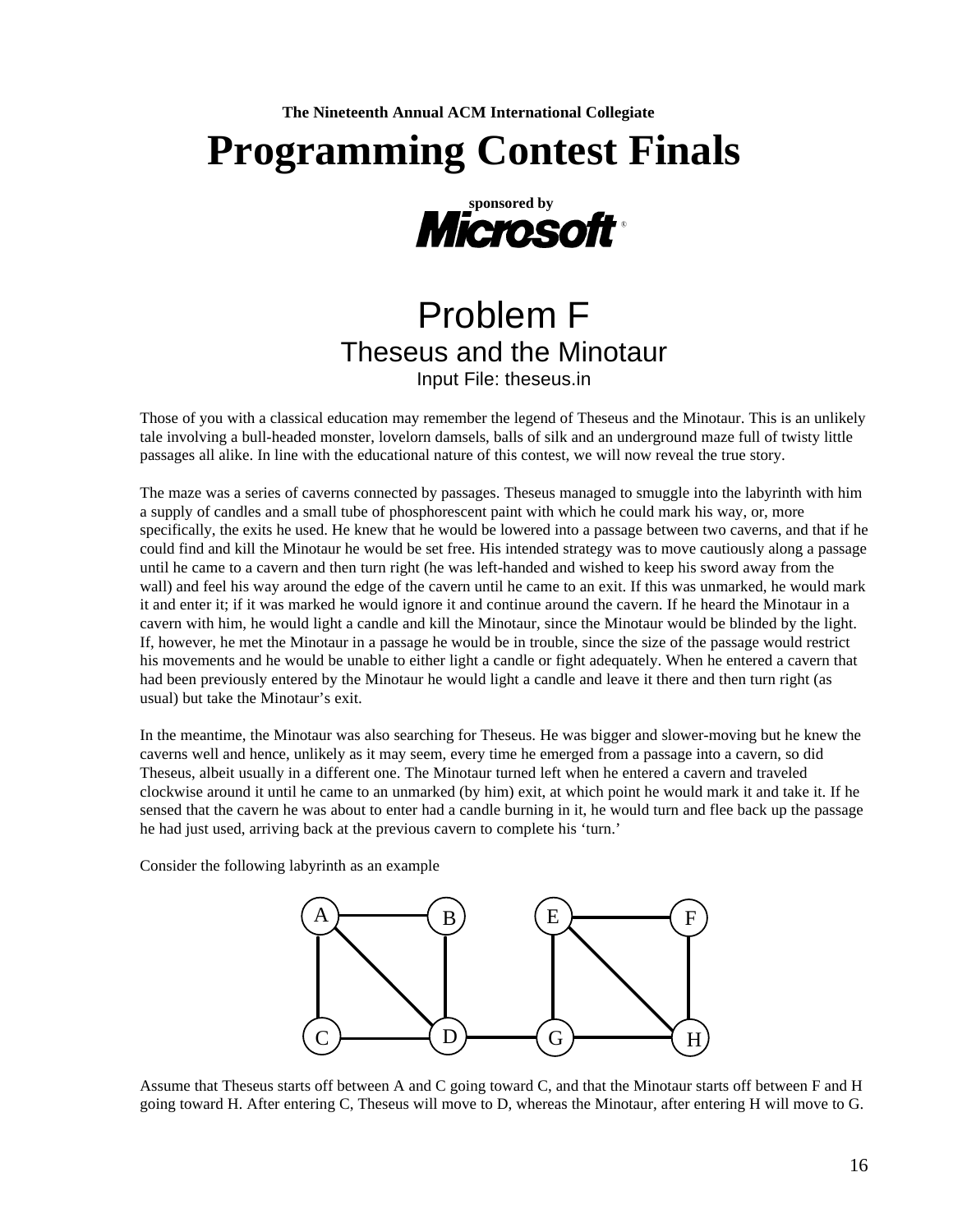Theseus will then move towards G while the Minotaur will head for D and Theseus will be killed in the corridor between D and G. If, however, Theseus starts off as before and the Minotaur starts off between D and G then, while Theseus moves from C to D to G, the Minotaur moves from G to E to F. When Theseus enters G he detects that the Minotaur has been there before him and heads for E, and not for H, reaching it as the Minotaur reaches H. The Minotaur is thwarted in his attempt to get to G and turns back, arriving in H just as Theseus, still 'following' the Minotaur arrives in F. The Minotaur tries E and is again thwarted and arrives back at H just as Theseus arrives in hot pursuit. Thus the Minotaur is slain in H.

Write a program that will simulate Theseus' pursuit of the Minotaur.

#### **Input**

Input will consist of a series of labyrinths. Each labyrinth will contain a series of cavern descriptors, one per line. Each line will contain a cavern identifier (a single upper case character) followed by a colon (:) and a list of caverns reachable from it (in counterclockwise order). No cavern will be connected to itself. The cavern descriptors will not be ordered in any way. The description of a labyrinth will be terminated by a line starting with a  $\circledcirc$ character, followed by two pairs of cavern identifiers. The first pair indicates the passage in which Theseus starts, and the second in which the Minotaur starts. The travel in a starting passage is toward the cavern whose identifier is the second character in the pair. The file will be terminated by a line consisting of a single #.

A final encounter is possible for each input data set.

# **Output**

Output will consist of one line for each labyrinth. Each line will specify who gets killed and where. Note that if the final encounter takes place in a passage it should be specified from Theseus' point of view. Follow the format shown in the example below exactly, which describes the situations referred to above.

### **Sample Input**

A:BCD D:BACG F:HE G:HED B:AD E:FGH H:FEG C:AD @ACFH A:BCD D:BACG F:HE G:HED B:AD E:FGH H:FEG C:AD @ACDG #

### **Output for the Sample Input**

Theseus is killed between D and G The Minotaur is slain in H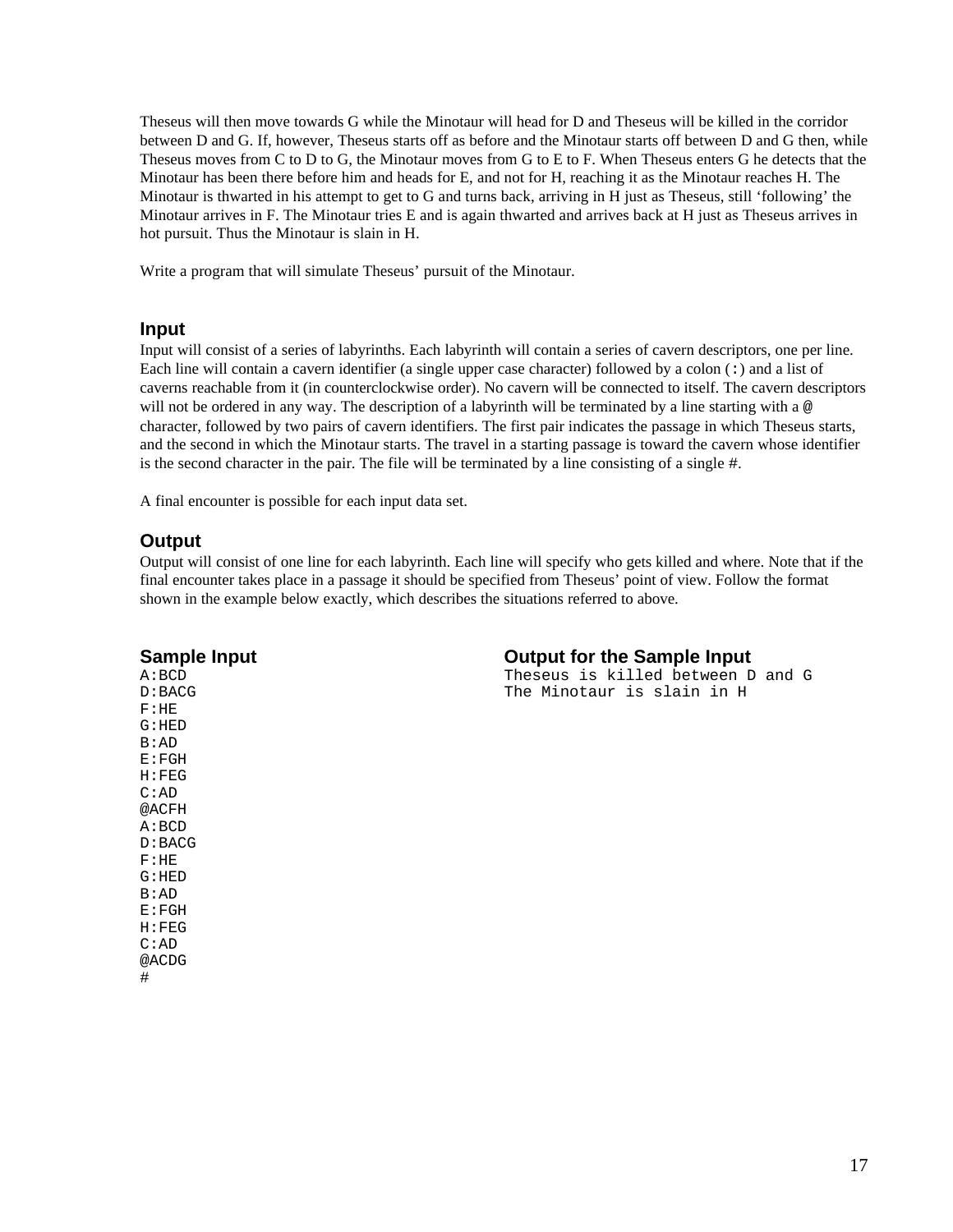# **Programming Contest Finals**



Problem G Train Time Input File: train.in

City transportation planners are developing a light rail transit system to carry commuters between the suburbs and the downtown area. Part of their task includes scheduling trains on different routes between the outermost stations and the metro center hub.

Part of the planning process consists of a simple simulation of train travel. A simulation consists of a series of scenarios in which two trains, one starting at the metro center and one starting at the outermost station of the same route, travel toward each other along the route. The transportation planners want to find out where and when the two trains meet. You are to write a program to determine those results.

This model of train travel is necessarily simplified. All scenarios are based on the following assumptions.

- 1. All trains spend a fixed amount of time at each station.
- 2. All trains accelerate and decelerate at the same constant rate. All trains have the same maximum possible velocity.
- 3. When a train leaves a station, it accelerates (at a constant rate) until it reaches its maximum velocity. It remains at that maximum velocity until it begins to decelerate (at the same constant rate) as it approaches the next station. Trains leave stations with an initial velocity of zero (0.0) and they arrive at stations with terminal velocity zero. Adjacent stations on each route are far enough apart to allow a train to accelerate to its maximum velocity before beginning to decelerate.
- 4. Both trains in each scenario make their initial departure at the same time.
- 5. There are at most 30 stations along any route.

#### **Input**

All input values are real numbers. Data for each scenario are in the following format.

|              |  | $d_1 d_2 \ldots d_n 0.0$ | For a single route, the list of distances (in miles—there are 5,280 feet in a mile) |
|--------------|--|--------------------------|-------------------------------------------------------------------------------------|
|              |  |                          | from each station to the metro center hub, separated by one or more spaces.         |
|              |  |                          | Stations are listed in ascending order, starting with the station closest to the    |
|              |  |                          | metro center hub (station 1) and continuing to the outermost station. All           |
|              |  |                          | distances are greater than zero. The list is terminated by the sentinel value 0.0.  |
| $\mathbf{v}$ |  |                          | The maximum train velocity, in feet/minute.                                         |
| S            |  |                          | The constant train acceleration rate in feet/minute <sup>2</sup> .                  |
| m            |  |                          | The number of minutes a train stays in a station.                                   |

The series of runs is terminated by a data set which begins with the number  $-1.0$ .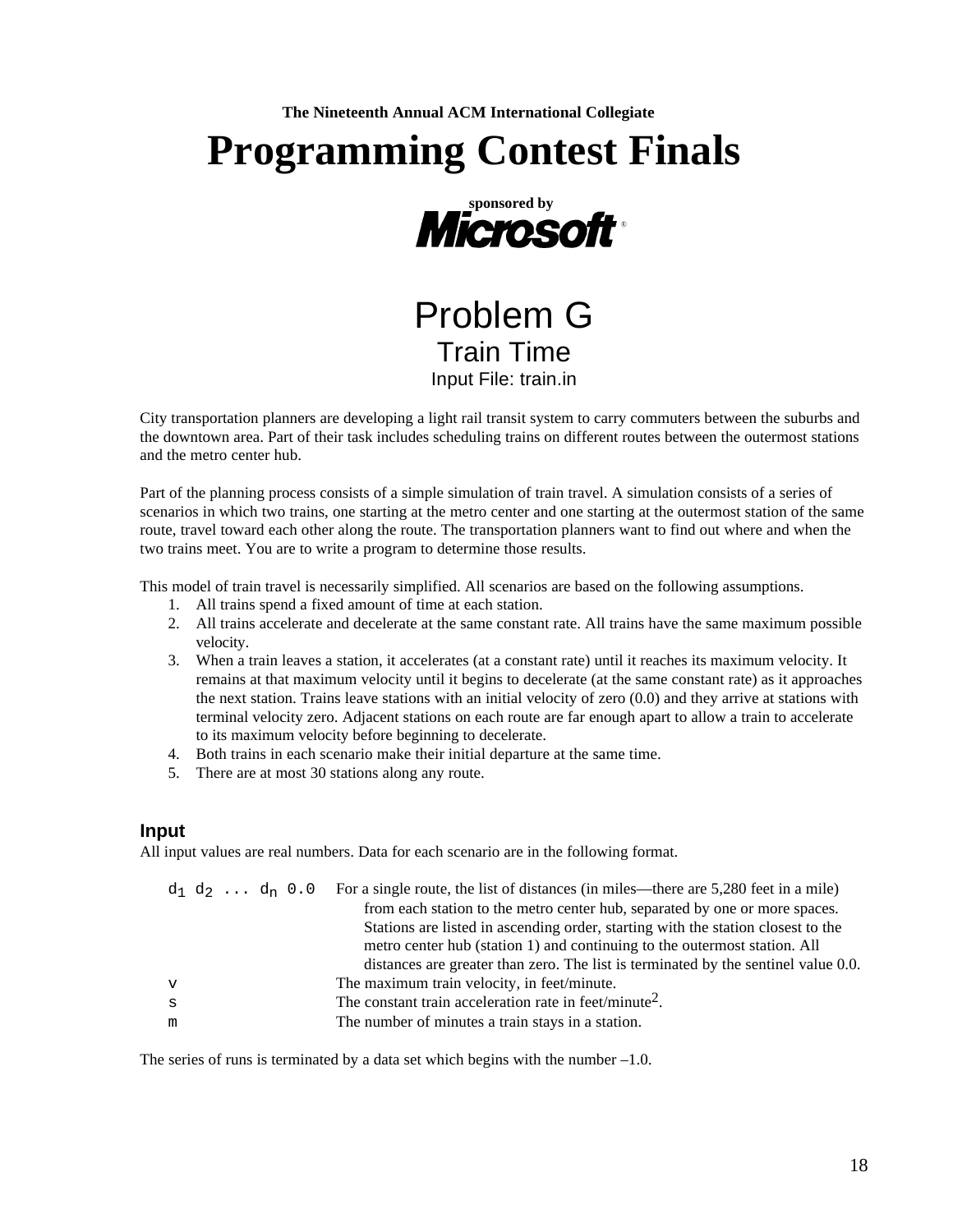# **Output**

For each scenario, output consists of the following labeled data.

- 1. The number of the scenario (numbered consecutively, starting with scenario #1).
- 2. The time when the two trains meet in terms of minutes from starting time. All times must be displayed to one decimal place. Also, if the trains meet in a station, output the station number where they meet.
- 3. The distance in miles between the metro center hub and the place where the two trains meet. Distances must be displayed to three decimal places.

# **Sample Input**

15.0 0.0 5280.0 10560.0 5.0 3.5 7.0 0.0 5280.0 10560.0 2.0 3.4 7.0 0.0 5280.0 10560.0 2.0  $-1.0$ 

# **Output for the Sample Input**

```
Scenario #1:
   Meeting time: 7.8 minutes
   Meeting distance: 7.500 miles from metro center hub
Scenario #2:
   Meeting time: 4.0 minutes
   Meeting distance: 3.500 miles from metro center hub, in station 1
Scenario #3:
   Meeting time: 4.1 minutes
   Meeting distance: 3.400 miles from metro center hub, in station 1
```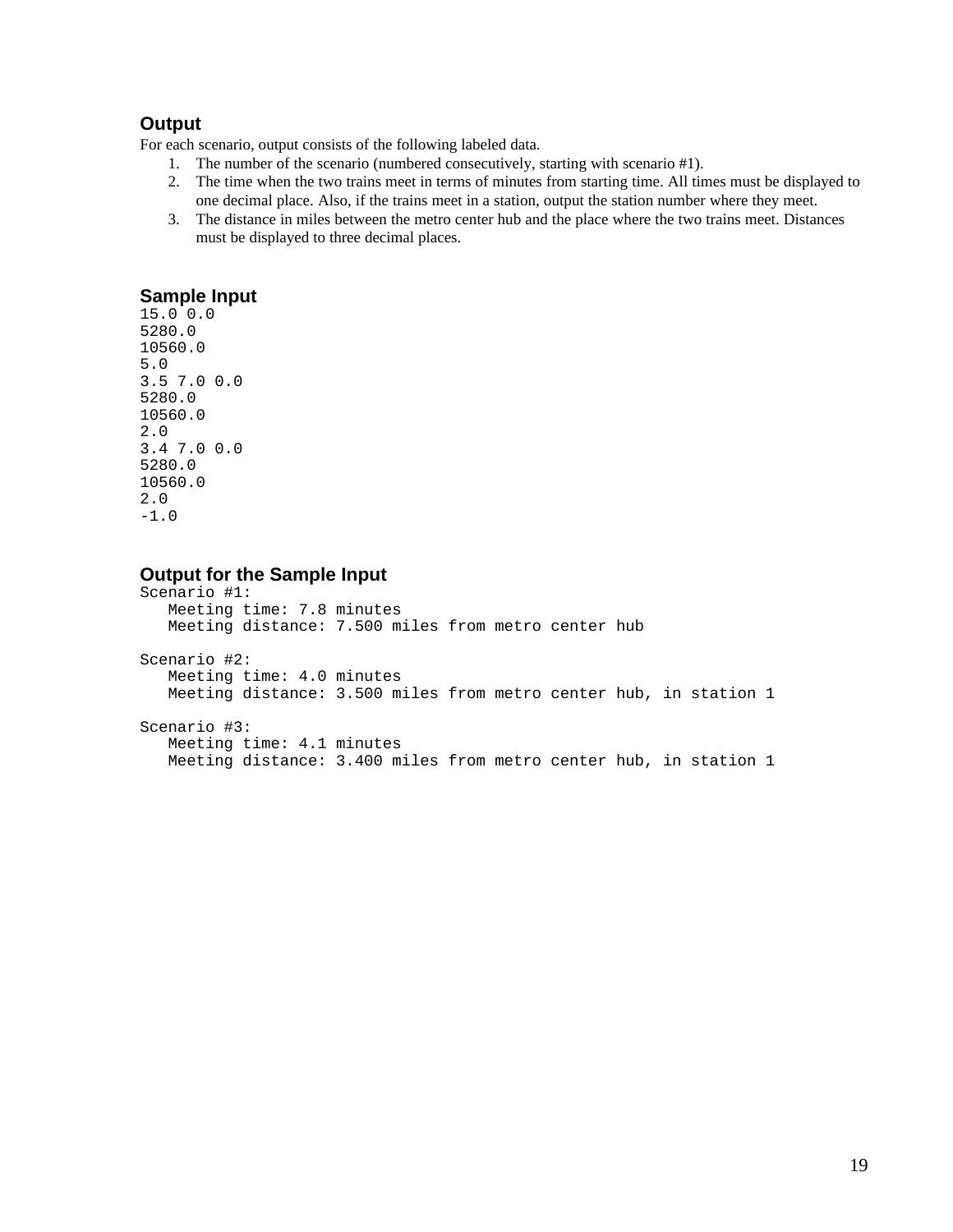# **Programming Contest Finals**



Problem H Uncompress Input File: uncomp.in

A simple scheme for creating a compressed version of a text file can be used for files which contain no digit characters. The compression scheme requires making a list of the words in the uncompressed file. When a nonalphabetic character is encountered in the uncompressed file, it is copied directly into the compressed file. When a word is encountered in the uncompressed file, it is copied directly into the compressed file only if this is the first occurrence of the word. In that case, the word is put at the front of the list. If it is not the first occurrence, the word is not copied to the compressed file. Instead, its position in the list is copied into the compressed file and the word is moved to the front of the list. The numbering of list positions begins at 1.

Write a program that takes a compressed file as input and generates a reproduction of the original uncompressed file as output. You can assume that no word contains more than 50 characters and that the original uncompressed file contains no digit characters.

For the purposes of this problem, a word is defined to be a maximal sequence of upper- and lower-case letters. Words are case-sensitive—the word abc is not the same as the word Abc. For example,

| x-ray         | contains 2 words: | x and ray                 |
|---------------|-------------------|---------------------------|
| Mary's        | contains 2 words: | Mary and s                |
| It's a winner | contains 4 words: | It and s and a and winner |

There is no upper limit on the number of different words in the input file. The end of the input file is signified by the number 0 on a line by itself. The terminating 0 merely indicates the end of the input and should not be part of the output produced by your program.

### **Sample Input**

Dear Sally,

 Please, please do it--1 would 4 Mary very, 1 much. And 4 6 8 everything in 5's power to make 14 pay off for you. -- Thank 2 18 18--

 $\overline{0}$ 

# **Output for the Sample Input**

Dear Sally,

 Please, please do it--it would please Mary very, very much. And Mary would do everything in Mary's power to make